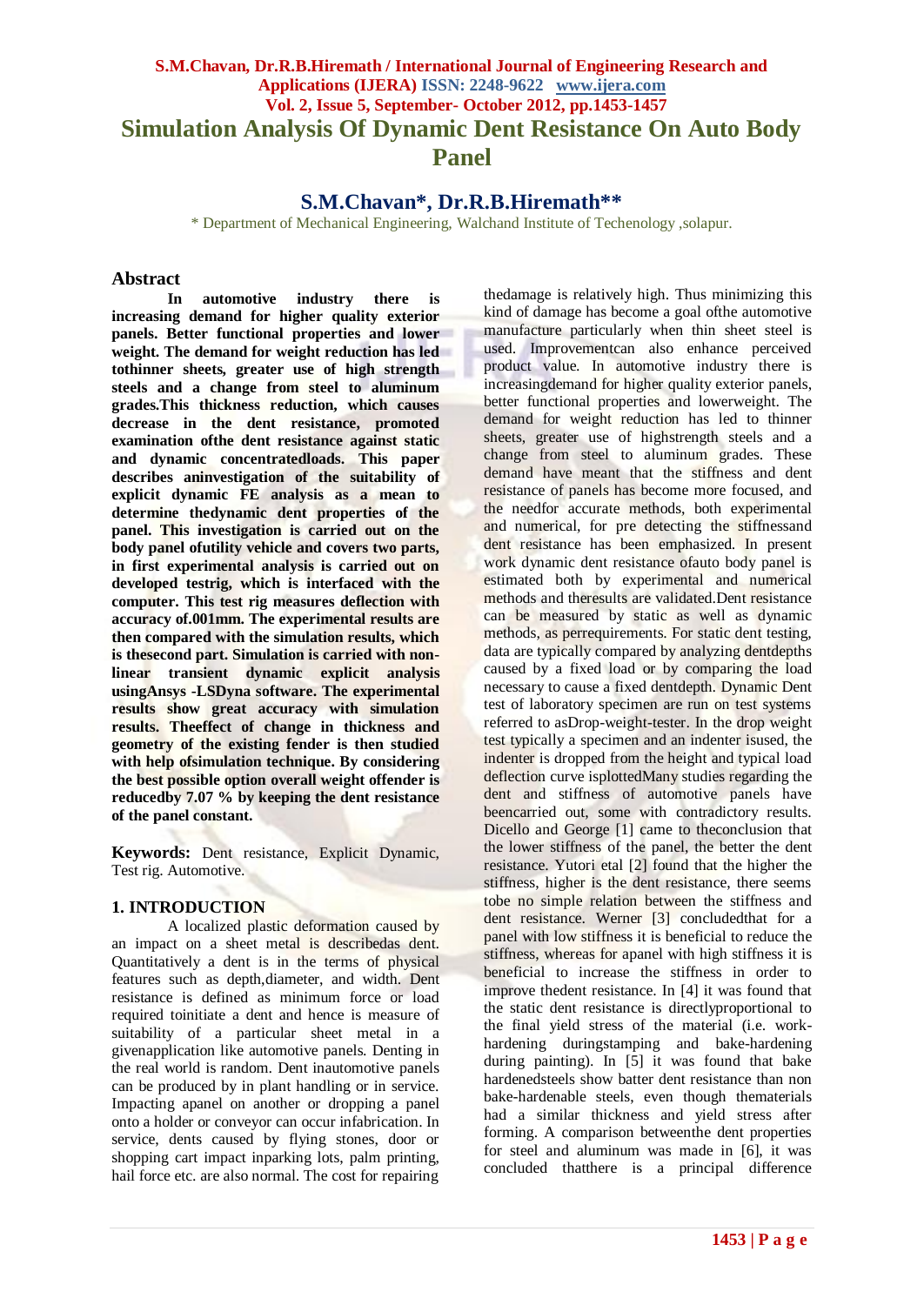between the appearance of these curves for steel andaluminum. The curves for aluminum shows a local maximum in dent resistance at thepanel curvature, where as the curves for steel shows a local minimum.Dent resistance is complex in nature and governed by various factors such as thepanel geometry and curvature, the support conditions, the sheet thickness, the materialproperties of the sheet material, the load level and load type. In addition, the effect ofthe stamping process resulting in thickness reduction, work hardening of the sheetmaterial, residual stress and springback also directly or indirectly affecting the dentresistance. In general conclusion that can be drawn from different investigation carriedout is that the dent behavior is complex phenomenon depending on several differentparameters and that is hard to intuitively assess the dent properties. Anotherconclusion that can be drawn is that there, in general, is a large scatter in theexperimental results reported in the literature, which increases the complexity of thedent behavior of the auto body panel. Today, stiffness and dent resistance of outerpanels, such as doors, hoods and lids are normally determined by physical testing.However zsthis testing procedure has several drawbacks. It is both costly and timeconsuming but most importantly it cannot be carried out until rather late in the carproject, in general towards the end of the design process. By then most of the factorsgoverning the stiffness and dent properties are already specified. Thus prediction ofpanel's strength properties at an early stage in the design process is required, which ispossible by simulation technique.

# **2. AUTO BODY PANEL AND ITS MATERIAL**

The material used for fender is steel with Young's Modulus of 210 GPa and Nux (Poisson's ratio) value of 0.3. The material characteristics of the fender are given in table 1 . In the table t denotes the initial sheet thickness

| Material t | $\sigma_{\rm v}$ | $\mathrm{S}_{\mathrm{ut}}$         | $r_0$ | $r_{45}$ $r_{90}$ | n | Е   |  |
|------------|------------------|------------------------------------|-------|-------------------|---|-----|--|
|            | mm Mpa Mpa       |                                    |       |                   |   | GPa |  |
| <b>MS</b>  |                  | $143$ 290 1.96 2.62.110.22 120 0.3 |       |                   |   |     |  |

Table 1 – Material properties of body panel

 $\sigma_y$  is the yield strength,  $S_{ut}$  is the ultimate tensile

strength  $r_0, r_{45}, r_{90}$  are the anisotropy coefficient in terms of ratio of width strain to thickness strain, n is the strain-hardening exponent, E is Young's modulus and v is Poisson's ratio.



Figure 1 Front fender of auto body panel

## **3.EXPERIMENTAL AND SIMULATION PROCEDURE**

For experimental determination of dynamic dent resistance of auto body panel testrig is developed this test rig consist of two mainparts viz. body of test rig andinterfacing unit. The body of the test rig is designed so as to test the door, fender,hoods etc. of automobile. Interfacing unit is used for converting analog signals comingfrom the transducer to digital one for getting data on computer for load deflectioncurve.In experimental procedure the dent resistance of fender is calculated at threedifferent points, denter is allowed to fall from the height of 101.2 mm this drop heightproduces initial drop velocity of 1.38 m/s [7] For denting different loads varying from19.62 N to 98.10 N were used. The fender is kept on the two supports, the distance of two supports from the dent point is 100 mm from both side. Distance of threedifferent dent points on the fender from the reference point (as shown in figure 1) in xand z direction is given in the table 2. Initially the denter is vertically aligned with thefirst point, the denter plate is so adjusted that the distance between the tip of the denterand the upper surface of the fender is 101.2 mm, at this point denter plate is fixed onthe vertical studs by tightening the screws. The tip of the transducer is kept exactlybelow the first point touching the bottom side of the fender. The denter is allowed tofall on the fender from the said height, this impact causes plastic deformation of thefender, which gives the value of the dent by calculating the difference between theinitial reading and the final reading of the transducer. This procedure is repeated forthe different loads and the different points.Simulation is carried out with AnsysLs-Dyna, which combines the Ls-Dynaexplicit finite element program with the powerful pre and post processing capabilitiesof the Ansys program. Shell 163, a 4 noded element with both bending and membranecapabilities is used. The element has 12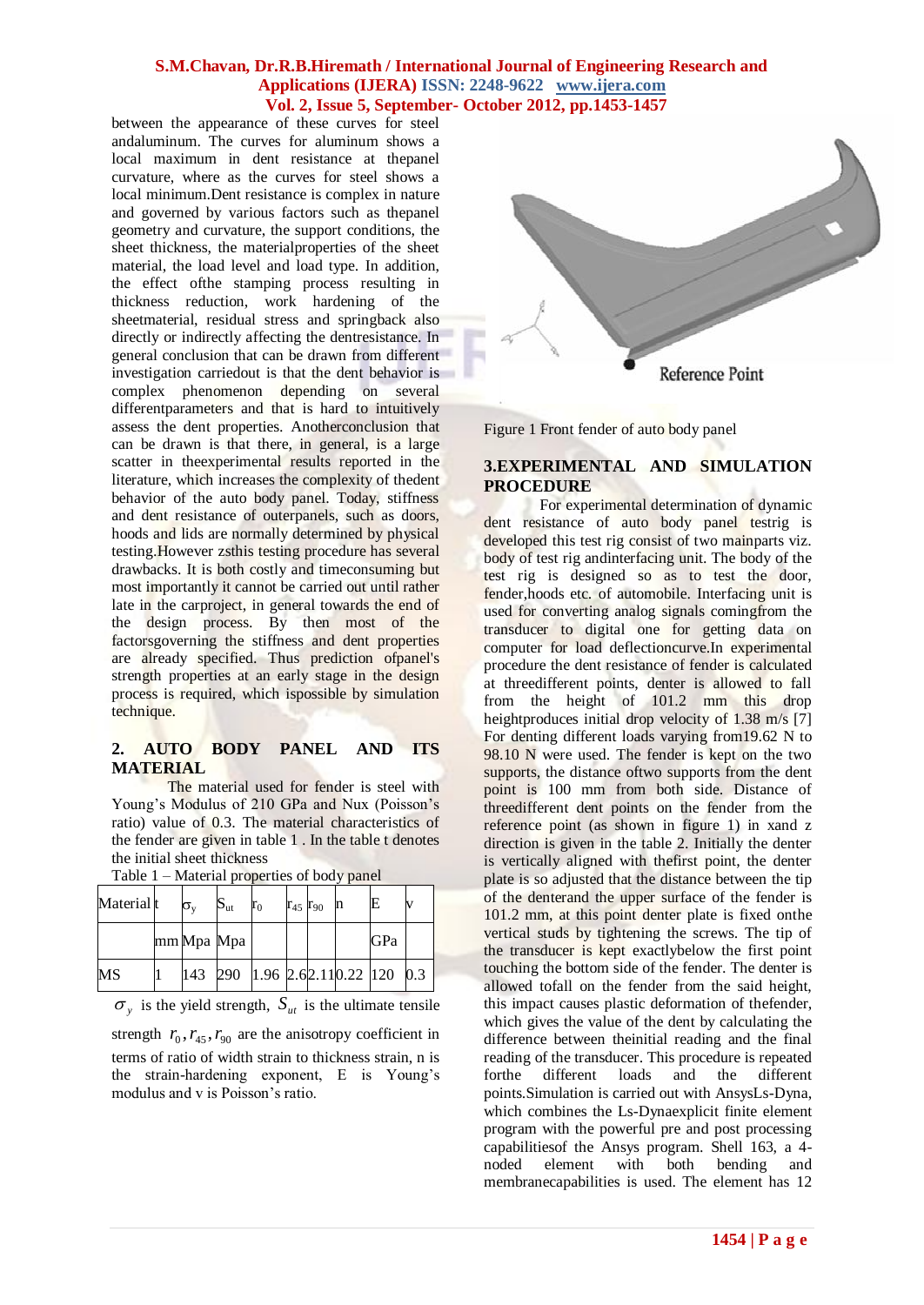degrees of freedom at each node: translations,accelerations, and velocities in the nodal x, y, and z directions and rotations about thenodal x, y, and z-axes. For getting accurate results fine meshing is done with theHypermesh and then model is imported to the Ansys for analysis.

Table 2. Location of analysis points from reference point

| Point 1 |              | Point 2 |      | Point 3 |        |
|---------|--------------|---------|------|---------|--------|
|         |              |         |      |         |        |
|         | $-160 - 120$ |         | -400 | $-120$  | $-550$ |

# **4.EXPERIMENTAL AND SIMULATION RESULTS OF THE FENDER**



Figure 2 - Results at point 1 and 2

Figure 2 and figure 3 shows the comparison of load deflection curve at point 1, 2 and 3 calculated by the experimental and the simulation procedure. As can be seen from figure 2 and 3 experimental result shows close accuracy with simulation results. At indentation points 1, 2 and 3 it can be seen that the deformation is slightly more the experimental work., however the overall behavior is captured with variation of 5%. The three indentation points were selected from different parts of the geometry where there are different values of the strain levels



## Figure 3- Results at point 3 **5.SIMULATION RESULTS OF MODIFIED FENDER**The existing geometry of the fender is modified by sweeping the panel withcurvature of 7 mm as shown in the following figure 4. Numerical analysis is carriedout on modified fender for which same boundary conditions, same material propertiesand same denter with its material module

is used. Simulation results of modifiedfender at different points and different loading conditions from 101.2 mm height iscalculatedIn numerical analysis offender while defining the real constant the thickness of the fender is assigned as 1 mm. In case modified fender denting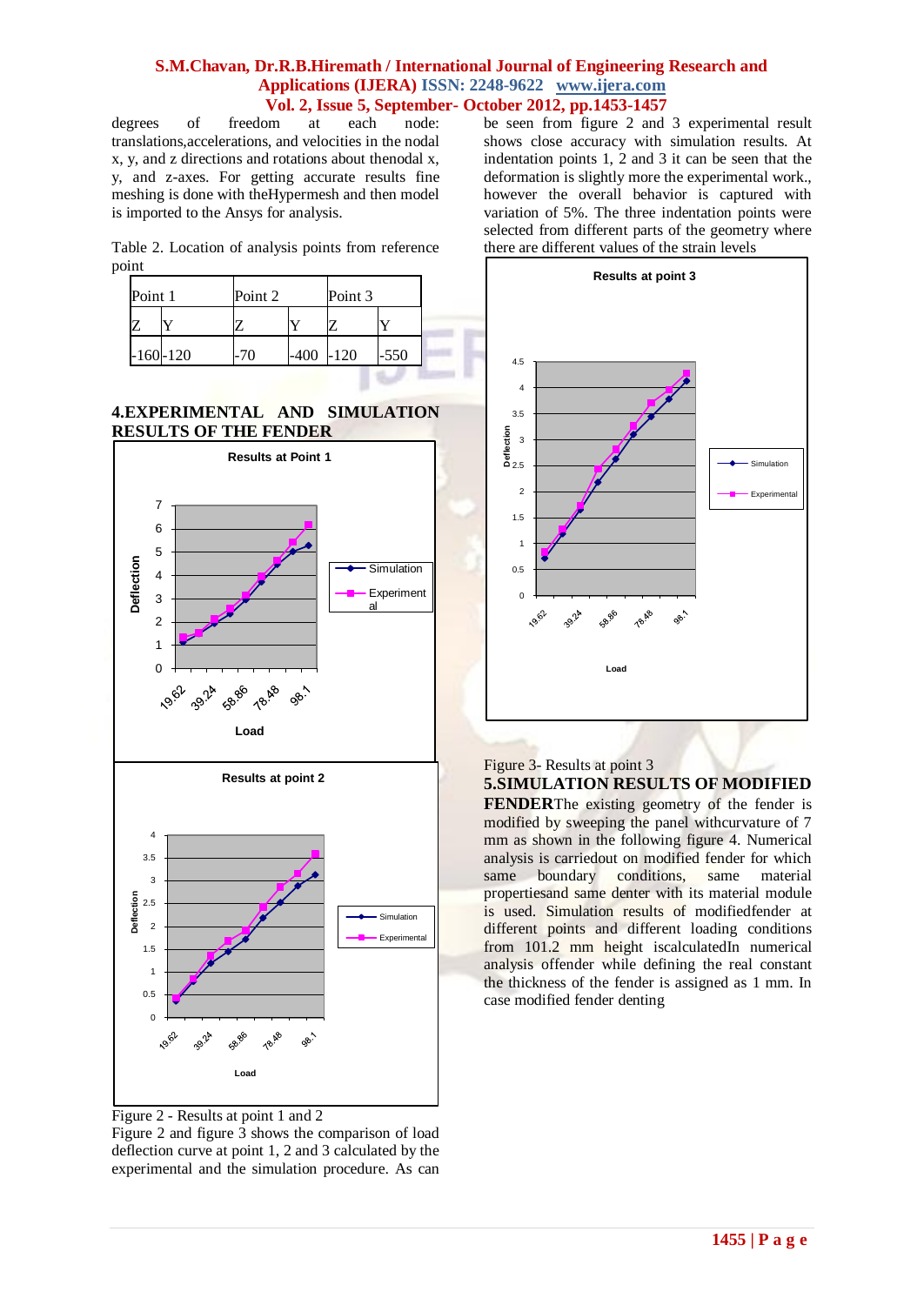



Figure 4 - Modified fender





Figure 5 – Simulation results of Modified Fender at points 1 & 2

Figure 6 – Simulation results of Modified Fender at points 3

values are calculated by changing the thickness values, at thickness of 0.91mm dent values of modified fender are closely matching with the dent values of the fender as shown in figure 5and 6, this thickness reduction gives 7.07 %of weight reduction in modified fender.

#### **CONCLUSION**

An Experimental test method for determining dynamic dent resistance wasdeveloped. The results from the test carried out shows small scatter within  $\pm 5\%$  of average value.. Experimental results show greater accuracy with the simulation results.So AnsysLs-Dyna can be used to predict the dent behavior of auto body panel in earlystage of design process. Dent resistance of auto body panel can be improved bychanging the geometry of the panel. In present case dent resistance is improved bysweeping the panel geometry of the fender by 7mm. Weight reduction of 7.07% offender is also possible by changing the geometry of the panel with keeping dentresistance in the limit.

#### **REFERENCES**

- 1. DicelloA.,George RA, " Design criteria for dent resistance of auto body panels" in SAE paper740081,1974
- 2. Yutori Y.,Normura S., KokuboLishigaki H., " Studies on static dent resistance" ,IDDRG,1980,pp.561-569
- 3. Warner M.F.," Finite element simulation of steel body panel performance for quasi static dentresistance", Automotive body material IBEC,1993